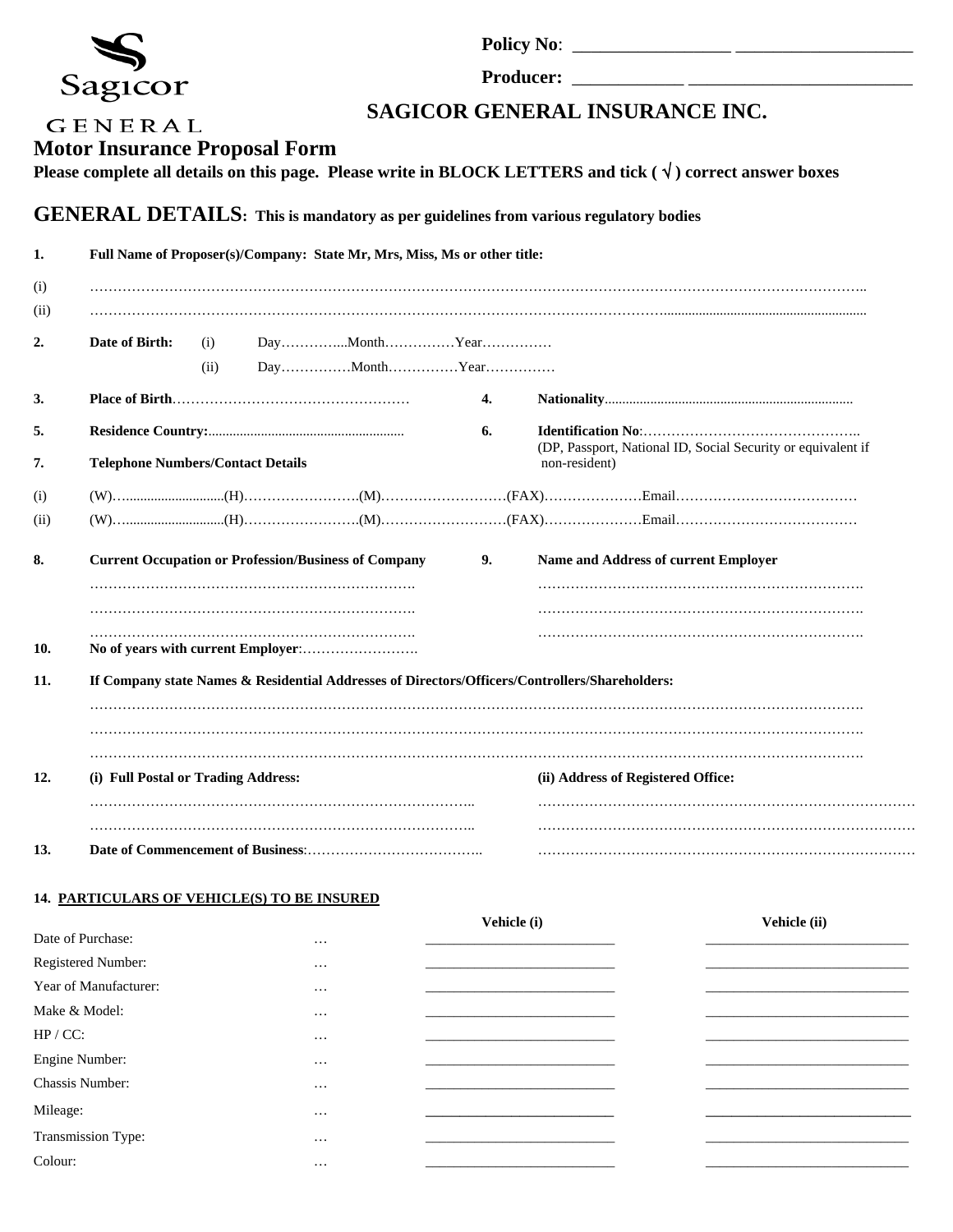| Seating Capacity (incl. driver)<br>.                                                                                                                                                            |                   |              |
|-------------------------------------------------------------------------------------------------------------------------------------------------------------------------------------------------|-------------------|--------------|
| Type of Body:<br>.                                                                                                                                                                              |                   |              |
| Number of Doors:<br>.                                                                                                                                                                           |                   |              |
| Purchase Price incl. accessories<br>.                                                                                                                                                           |                   |              |
| Value to be Insured with standard accessories<br>.                                                                                                                                              |                   |              |
| Additional accessories, if any<br>.                                                                                                                                                             |                   |              |
| Details of Accessories:<br>.                                                                                                                                                                    |                   |              |
| Anti-theft device                                                                                                                                                                               | Yes<br>No         | Yes<br>No    |
| If Yes, state make of Anti-Theft device                                                                                                                                                         |                   |              |
| 15. Is the Vehicle:                                                                                                                                                                             | Vehicle (i)       | Vehicle (ii) |
| a. Left-hand drive<br>Right-hand drive<br>b. New<br>Second Hand<br>Foreign Used<br>If Second hand give name and address of                                                                      |                   |              |
| Previous owner:                                                                                                                                                                                 |                   |              |
| c. In a good state of repair?                                                                                                                                                                   | Yes<br>No         | Yes<br>No    |
| d. Registered in your name?                                                                                                                                                                     | Yes<br>No         | Yes<br>No    |
| e. Owned solely by you?                                                                                                                                                                         | Yes<br>No         | Yes<br>No    |
| f. The subject of a Financial Interest (lien) agreement?<br>If Yes, please state name and address of Financial Company:                                                                         | Yes<br>No         | Yes<br>No    |
| 16. Has the vehicle ever been subject to a loss                                                                                                                                                 |                   |              |
| or a write-off?                                                                                                                                                                                 | Yes<br>No         | Yes<br>No    |
| If a write off, a survey report from the relevant authorities is compulsory                                                                                                                     |                   |              |
| 17. Has the engine been specially modified or                                                                                                                                                   |                   |              |
| adapted to enhance performance?                                                                                                                                                                 | Yes<br>No         | Yes<br>No    |
| If Yes, please give brief details                                                                                                                                                               |                   |              |
| 18. Will the vehicle(s) be used:<br>Solely for social, domestic and pleasure purposes<br>or travelling to and from normal place of work?<br>If you answered 'No' please state use of vehicle(s) | No<br>Yes         |              |
| 19. Address where vehicle(s) is/are usually kept:                                                                                                                                               |                   |              |
| 20. Will the vehicle(s) be kept in:<br>Locked Car Port<br>Open Car Port                                                                                                                         | Roadside<br>Other |              |
|                                                                                                                                                                                                 |                   |              |

# **21. ACCIDENT/CLAIMS HISTORY**

Give particulars of ALL accidents and losses by you or any driver during the past three years whether insured or uninsured and whether resulting in a claim or not. Please note this applies to all vehicles owned and/or driven by you.

| Date of<br>Claim | Vehicle<br>Reg. No. | Brief details of accident(s) | Cost (Paid & Outstanding)<br>Third Party<br>Own Damage |  | Name of Insurance<br>Company |
|------------------|---------------------|------------------------------|--------------------------------------------------------|--|------------------------------|
|                  |                     |                              |                                                        |  |                              |
|                  |                     |                              |                                                        |  |                              |
|                  |                     |                              |                                                        |  |                              |

Will anyone other than you be driving the vehicle including person/s who is/are under the age of 25 or driving less than 2 years or over the age of 69?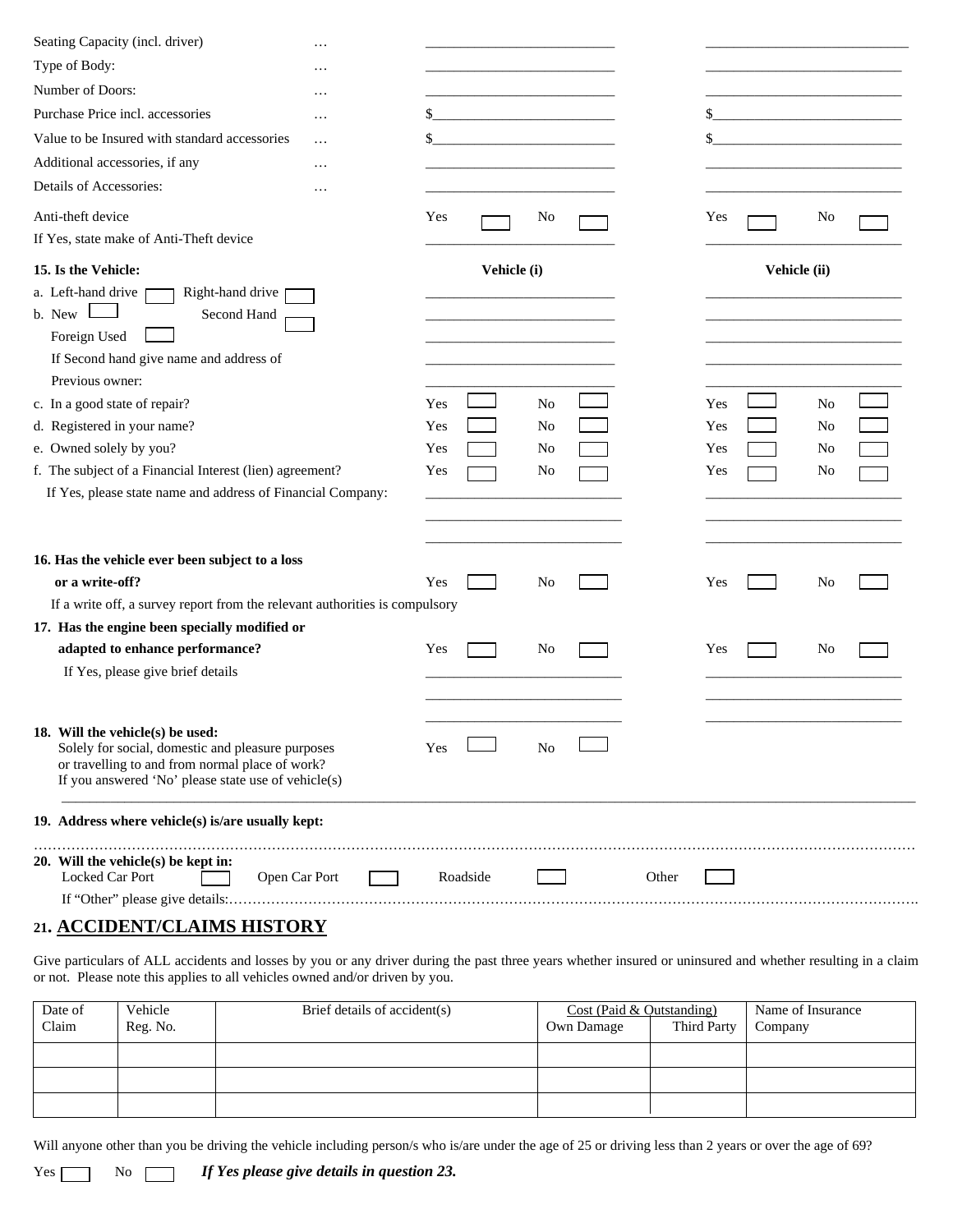|       | 22. Have you or any other person who will drive:<br>prosecution pending within the last three years                              |                                 |                                             | a) Suffered from defective vision or hearing or from any physical or mental infirmity, diabetes or heart defect?<br>b) Been convicted of any offence(s) in connection with the driving of any motor vehicle or received notice of                                       |       |                                          | Yes<br>Yes | No<br>N <sub>o</sub>                                                                                                                                                                                                                       |              |
|-------|----------------------------------------------------------------------------------------------------------------------------------|---------------------------------|---------------------------------------------|-------------------------------------------------------------------------------------------------------------------------------------------------------------------------------------------------------------------------------------------------------------------------|-------|------------------------------------------|------------|--------------------------------------------------------------------------------------------------------------------------------------------------------------------------------------------------------------------------------------------|--------------|
|       |                                                                                                                                  |                                 |                                             | c) Been declined for motor insurance or had a motor policy cancelled or special terms imposed?                                                                                                                                                                          |       |                                          | Yes        | No                                                                                                                                                                                                                                         |              |
|       | 23. DRIVER/S INFORMATION                                                                                                         |                                 |                                             |                                                                                                                                                                                                                                                                         |       |                                          |            |                                                                                                                                                                                                                                            |              |
|       |                                                                                                                                  |                                 |                                             |                                                                                                                                                                                                                                                                         |       |                                          |            |                                                                                                                                                                                                                                            |              |
|       | How long have you been driving motor vehicles continuously?                                                                      |                                 |                                             |                                                                                                                                                                                                                                                                         | Years | Months                                   |            |                                                                                                                                                                                                                                            |              |
|       | Has your driving licence ever been suspended or endorsed?                                                                        |                                 |                                             | Yes                                                                                                                                                                                                                                                                     |       | N <sub>o</sub>                           |            |                                                                                                                                                                                                                                            |              |
|       | Name                                                                                                                             |                                 | <b>DOB</b>                                  | Please provide details for all persons who will drive the vehicle/s. Please attach copy of licence for each driver<br>Occupation                                                                                                                                        |       | DP No.                                   | DP issue   | DP expiry                                                                                                                                                                                                                                  | Class of     |
|       |                                                                                                                                  |                                 |                                             |                                                                                                                                                                                                                                                                         |       |                                          | date       | date                                                                                                                                                                                                                                       | Licence      |
|       |                                                                                                                                  |                                 |                                             |                                                                                                                                                                                                                                                                         |       |                                          |            |                                                                                                                                                                                                                                            |              |
|       |                                                                                                                                  |                                 |                                             |                                                                                                                                                                                                                                                                         |       |                                          |            |                                                                                                                                                                                                                                            |              |
|       |                                                                                                                                  |                                 |                                             |                                                                                                                                                                                                                                                                         |       |                                          |            |                                                                                                                                                                                                                                            |              |
|       | a) Name of Insurance Company                                                                                                     |                                 |                                             | 24. Details of previous motor insurance held by you or anyone else who will drive                                                                                                                                                                                       |       | <b>Details</b>                           |            |                                                                                                                                                                                                                                            |              |
|       | b) Are you entitled to No Claim Discount from your<br>previous insurer(s) in respect of the vehicle proposed?                    |                                 |                                             |                                                                                                                                                                                                                                                                         |       |                                          |            |                                                                                                                                                                                                                                            |              |
|       | c) If Yes, state percentage and attach original notice or<br>letter of confirmation                                              |                                 |                                             |                                                                                                                                                                                                                                                                         |       |                                          |            |                                                                                                                                                                                                                                            |              |
|       | 25. COVERAGE                                                                                                                     |                                 |                                             |                                                                                                                                                                                                                                                                         |       |                                          |            |                                                                                                                                                                                                                                            |              |
|       | i) Comprehensive                                                                                                                 |                                 |                                             | Basis of Claims Settlement (Applies to Comprehensive cover only)<br>Agreed Value (Valuation Required)                                                                                                                                                                   |       | Agreed Depreciation (Valuation Required) |            |                                                                                                                                                                                                                                            | Market Value |
|       | ii) Third Party                                                                                                                  |                                 |                                             |                                                                                                                                                                                                                                                                         |       |                                          |            |                                                                                                                                                                                                                                            |              |
|       | iii) Third Party Fire & Theft                                                                                                    |                                 |                                             |                                                                                                                                                                                                                                                                         |       |                                          |            |                                                                                                                                                                                                                                            |              |
|       |                                                                                                                                  |                                 |                                             |                                                                                                                                                                                                                                                                         |       |                                          |            |                                                                                                                                                                                                                                            |              |
|       | 26. ADDITIONAL BENEFITS                                                                                                          |                                 |                                             |                                                                                                                                                                                                                                                                         |       |                                          |            |                                                                                                                                                                                                                                            |              |
|       |                                                                                                                                  |                                 |                                             | Do you wish to be covered for any of the under mentioned additional benefits? (Note that an additional charge is applicable for each benefit selected)                                                                                                                  |       |                                          |            |                                                                                                                                                                                                                                            |              |
|       | (a) Accidental breakage of glass to windows $\&$ windscreen<br>If yes what value: (Comprehensive and Fire $&$ Theft covers only) |                                 |                                             |                                                                                                                                                                                                                                                                         |       |                                          | \$.        | $Yes \quad \Box$                                                                                                                                                                                                                           | No r         |
|       |                                                                                                                                  |                                 |                                             | (b) Roadside Assistance Service (private vehicles up to 10 years old and commercial vehicles up to 2560 cc)                                                                                                                                                             |       |                                          | Yes        | No                                                                                                                                                                                                                                         |              |
|       | (c) Loss of Use (Private use vehicles only)                                                                                      |                                 |                                             |                                                                                                                                                                                                                                                                         |       |                                          | Yes        | No                                                                                                                                                                                                                                         |              |
|       | under the Policy? If yes, please state limit required:                                                                           |                                 |                                             | (d) Do you require increased Limits of Liability in excess of the normal amount given                                                                                                                                                                                   |       |                                          |            |                                                                                                                                                                                                                                            |              |
|       | (i)                                                                                                                              | Bodily injury to any one person |                                             |                                                                                                                                                                                                                                                                         |       |                                          |            |                                                                                                                                                                                                                                            |              |
|       | (ii)                                                                                                                             |                                 |                                             | Bodily injury in respect of a series of claims arising out of one event                                                                                                                                                                                                 |       |                                          |            | $\frac{\text{S}}{\text{S}}$ . The contract of the contract of the contract of the contract of the contract of the contract of the contract of the contract of the contract of the contract of the contract of the contract of the contract |              |
|       | (iii)                                                                                                                            |                                 | Property Damage in respect of any one claim |                                                                                                                                                                                                                                                                         |       |                                          |            |                                                                                                                                                                                                                                            |              |
|       | (iv)                                                                                                                             |                                 |                                             | Property damage in respect of a series of claims arising out of one event                                                                                                                                                                                               |       |                                          |            |                                                                                                                                                                                                                                            |              |
| Note: |                                                                                                                                  |                                 |                                             | For Loss of Use cover, we will pay for a hired car for a maximum period of 14 days if your vehicle is the subject of an insurance claim under this<br>policy. The type of hired car will not exceed 1600cc engine size and all arrangements for use will be made by us. |       |                                          |            |                                                                                                                                                                                                                                            |              |
| 27.   |                                                                                                                                  |                                 |                                             |                                                                                                                                                                                                                                                                         |       |                                          |            |                                                                                                                                                                                                                                            |              |
| 28.   |                                                                                                                                  |                                 |                                             |                                                                                                                                                                                                                                                                         |       |                                          |            |                                                                                                                                                                                                                                            |              |
|       |                                                                                                                                  |                                 |                                             |                                                                                                                                                                                                                                                                         |       |                                          |            |                                                                                                                                                                                                                                            |              |
| 29.   |                                                                                                                                  |                                 |                                             | <b>FOR COMMERCIAL VEHICLES ONLY - PLEASE ANSWER THESE ADDITIONAL QUESTIONS</b>                                                                                                                                                                                          |       |                                          |            |                                                                                                                                                                                                                                            |              |
| (a)   |                                                                                                                                  |                                 |                                             |                                                                                                                                                                                                                                                                         |       |                                          |            |                                                                                                                                                                                                                                            |              |

| . | -------------- |  |  |  |  |
|---|----------------|--|--|--|--|
|   |                |  |  |  |  |
|   |                |  |  |  |  |

(b) Give full details of all purposes for which the Vehicle(s) will be used:………………………………………………………………………………….